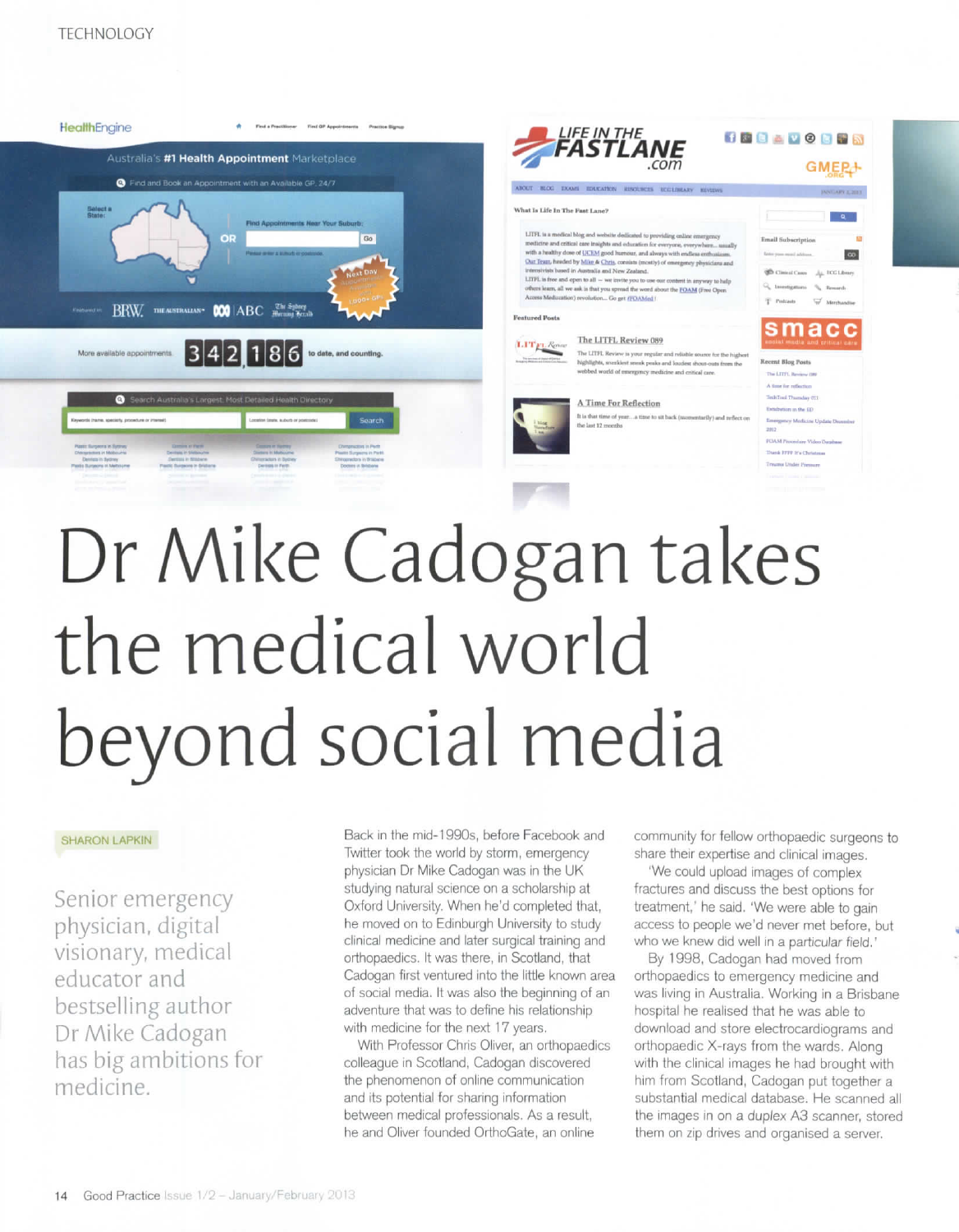

Over the past 15 years Cadogan has uploaded 140 000 images onto the server. 'I got a Kodak .8 megapixel camera', he said, 'to start off the process, then just started collecting the photograph plus the actual pathology plus the fixation'. He initially collected images of fractures, then electrocardiograms, clinical cases and clinical case scenarios. In 2001, he built the first stand-alone image-collating database using FoxPro - a text-based, pracedurally oriented programming language and database management system. He was able to store all 140 000 images as metadata tapes.

'I did a total of 25 metadata tapes for each piece of information, but every time I built something it was basically at a time when technology wasn't advanced enough, computer programming wasn't advanced enough, cameras weren't powerful enough, scanners were too slow,' he explained. 'I was doing 2600 dpi scans - whereas now I do 9000 dpi scans. I was taking pictures on one megapixel cameras - now I take them on 14 megapixel cameras.'

A decade later - as pioneers often do -Cadogan looks back and acknowledges that the enormity of his work now appears a little less significant than it was in the making. 'You could pick up the program I built in 2001 for \$20 off the shelf or get it for free,' he said, But he also points out that the collation, collection and curation of information in the clinical image database was important progress for global medical education. The 'local and parochial'

nature of education in the past, where 'you could be a great little teacher in your own little group of four or five people,' doesn't account for getting the teaching content out to other people who need it, Cadogan said. 'You could have a PowerPoint, you could have an email mailing list', but that audience is too limited and the need for knowledge sharing is too great.

In 2008, Cadogan started a medical blog called 'Life in the fast lane'. Today it has developed into the largest emergency medicine blog in the world, with more than 10 000 daily page views and 163 000 unique visitors a month. Cadogan is regarded widely as the number one medical blogger in Australia, and the blog, ably assisted by Dr Chris Nickson, provides highlights from the 'webbed world of emergency medicine and critical care'. But one look at Life in the fast lane reveals it is more than a blog. It's a carefully coordinated offering in an online universe of medical informatics Cadogan has created that includes Australia's largest directory of doctors called HealthEngine; an online database of education and resources for the Australasian College for Emergency Medicine (ACEM) called iMeducate; and Cadogan's latest offering - the Global Medical Education Project (GMEP).

'HealthEngine was fairly straightforward really,' Cadogan said, reflecting on the tragedy that motivated him to create the directory and appointment system when he first moved to Perth from Brisbane. 'On Christmas Day a friend of a friend's mum came in - ovarian

cancer, stage four. I diagnosed it at the bedside; put an ultrasound on her. I knew nobody,' he said. 'I didn't know how to get her into anywhere.' While Cadogan was able to get personal recommendations for referrals to surgeons, he actually needed 'to get a hold of somebody who wanted to do this operation', without his patient waiting unnecessarily.

The experience caused Cadogan so much professional frustration that he spent 6 months creating HealthEngine. He individually typed in 48 000 doctors' names and practices and then found people to host the searchable database off his website. 'Somebody needed to put it together', he said, referring to local collections of doctors' contact details in hard copy notepads, books, and non-searchable jpeg images of pages on the web. Taking an individual, a group and a location he created a database that interlinked and made 'me more findable than an individual page in a magazine', he said.

Cadogan sees himself as an innovator, rather than a businessman or venture capitalist.'My job is to set things up, find the problems, write the original solutions and then hand them on,' he explained. And true to form, a couple of years ago he handed over all rights to HealthEngine free of charge to the people who currently run it.

Regarding iMeducate, Cadogan said There had to be a way of taking these USBs with Excel spreadsheets, remembered questions and past questions - there had to be some way of putting it together', he said.  $\gg$